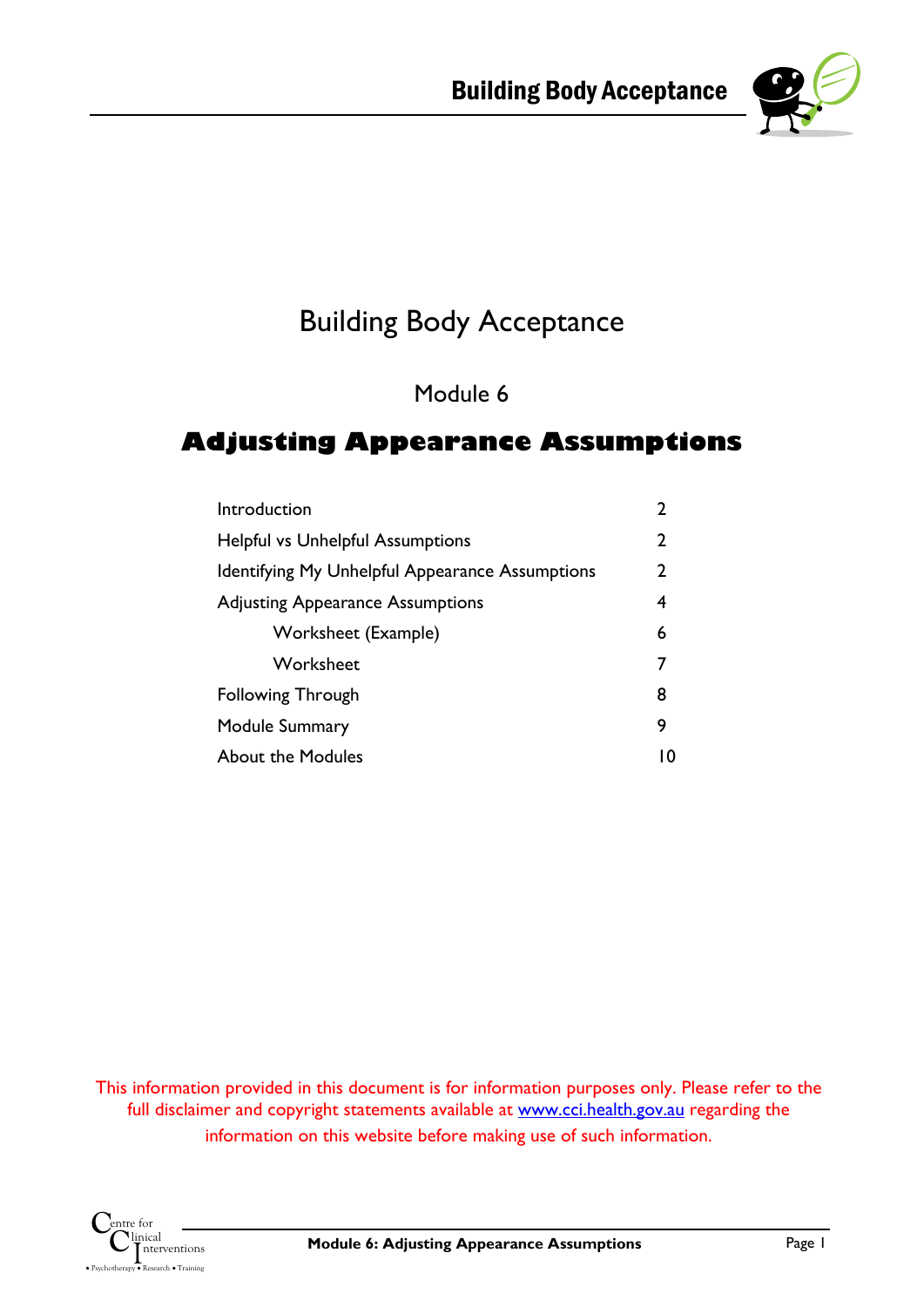## **Introduction**

You have now learned strategies to decrease the amount of time spent preoccupied with your appearance, to directly challenge negative predictions, and to decrease unhelpful checking and avoidance behaviours. We hope that you are finding these strategies helpful in improving how you think and feel about your appearance, and how you behave in relation to your appearance on a day-to-day basis. Now that you have some experience in working with strategies to manage your BDD, it is also important to tackle some of the more difficult underlying reasons that you developed this problem in the first place. In this module, we will discuss adjusting the underlying appearance assumptions that gave rise to your BDD.

# **Helpful vs Unhelpful Assumptions**

As we mentioned in Module 2, we all have assumptions, or guidelines, by which we live our lives. Although we aren't specifically taught these, we learn them through our early experiences and from observing other people who influence us in our earlier years. You may not even be aware that you developed these assumptions, but they consistently influence your thoughts and behaviour anyway.

As we've mentioned earlier, some assumptions are helpful and some are not. We all need guidelines for living to help us make sense of the world and to cope with our everyday lives. So having assumptions, in itself, is not a bad thing.

Helpful assumptions are realistic and somewhat flexible. An example of a healthy assumption is, "speeding in a car is dangerous". This is a helpful assumption because there is evidence to suggest that speeding increases the chances of a serious car accident. So holding this assumption can reduce the likelihood of speeding and help ensure our survival!

Helpful assumptions are also flexible and adaptable, and this helps us to adapt our behaviour to different situations. For example, having the assumption that "it is good to try to eat healthy food" is helpful because there is evidence to support the fact that you will have fewer health problems if you eat healthy foods. But there is also flexibility in this assumption so that it takes into account occasions when it may be preferable to eat foods that are less healthy without feeling guilty (e.g., birthdays or Christmas).

Unhelpful assumptions are those that are inflexible and unreasonable. For example, holding the belief "If I don't look perfect, then others will reject me" is unreasonable in the sense that perfection is an unattainable standard, and it is unlikely that others will reject you solely on not looking "perfect". Therefore, this type of unhelpful assumption will only keep you dissatisfied with your appearance and worried about how others will respond to you in social situations.



# **Identifying My Unhelpful Appearance Assumptions**

Let's now take some time to identify what unhelpful assumptions you might have developed regarding your appearance. You might already have an idea of these from the work you have completed in Module 2. If you are still a bit unsure, there are several ways that you can start to identify these assumptions.

Take a moment to record some responses to the following questions:

- Did I experience any negative events in the past that were related to my appearance? What might I have learned from this?
- What standards do I expect myself to meet regarding my appearance?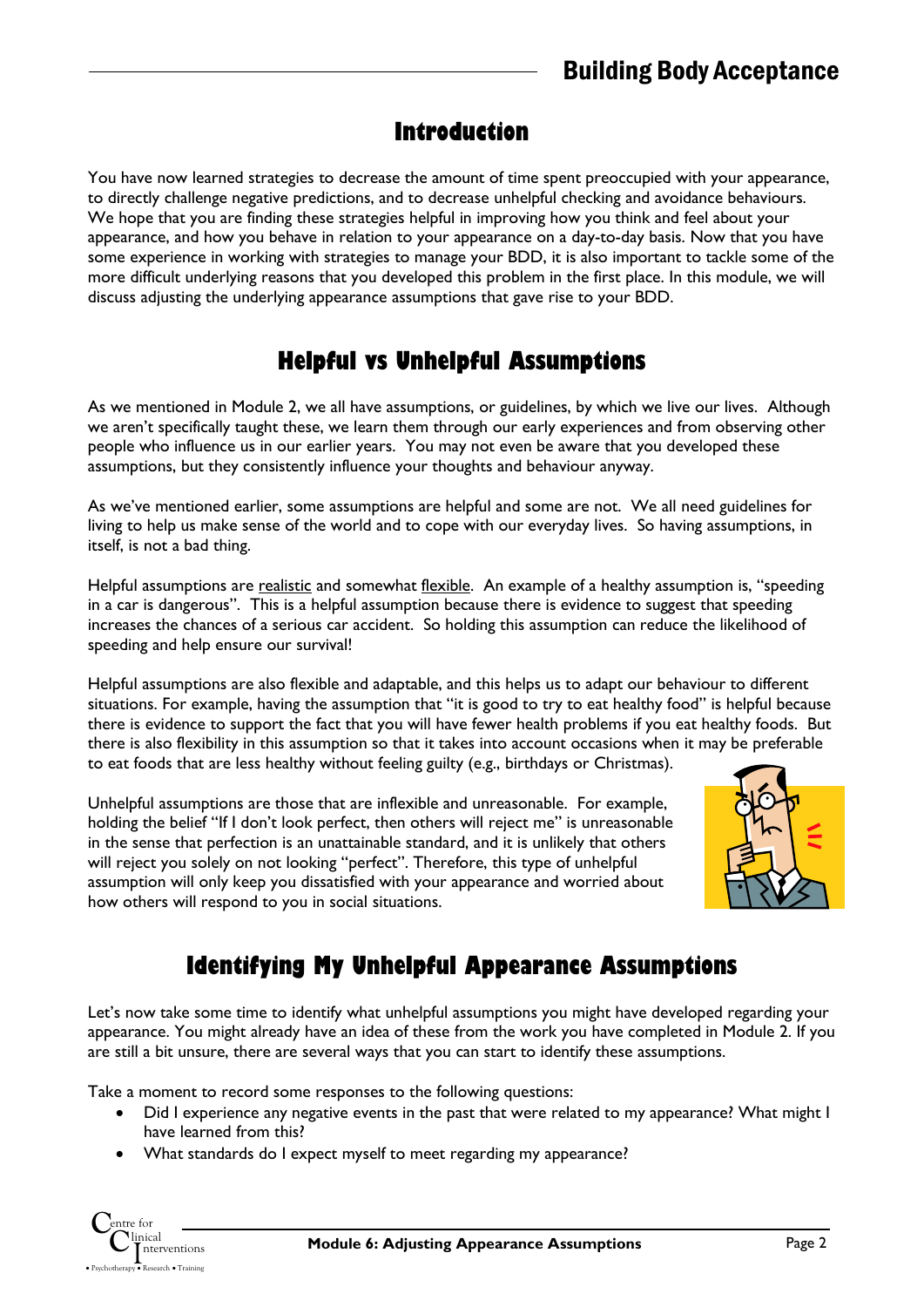- Is there something I tell myself I must or should do? Or must never do? If so, why? See if you can turn the "must" in to an "if.. then statement" (e.g., "*I must cover my arms… because… if others see the real me, then they will be repulsed*")
- What negative predictions do I repeatedly make about my appearance? (Note: you may want to review your thought diaries from Module 5 for any repeated themes)

Appearance assumptions can be in the form of statements such as:

|                    | Example                                                                                                                                                                                                                                                                                                                                                                                      |
|--------------------|----------------------------------------------------------------------------------------------------------------------------------------------------------------------------------------------------------------------------------------------------------------------------------------------------------------------------------------------------------------------------------------------|
| "If, then"         | "If people see the real me, then they will be repulsed"<br>"If I relax my standards, then I will let myself go"<br>"If I can see the problem, then everyone else must be noticing it too"<br>"If people notice how awful I look, then they will be disgusted"<br>"If I ignore this one blemish, then I'll drop my standards completely"<br>"If I look attractive, then people will value me" |
| "If I don't, then" | "If I don't look perfect, then others will reject me"<br>"If I don't change my appearance, then I will never be happy"<br>"If I don't look beautiful, then I look awful"<br>"If I don't cover up, then people will see the real me and be horrified"                                                                                                                                         |

Now that you have read this section on identifying your appearance assumptions, have you been able to identify any that are operating in your life? What are some of those appearance assumptions? Take a few moments to write them down.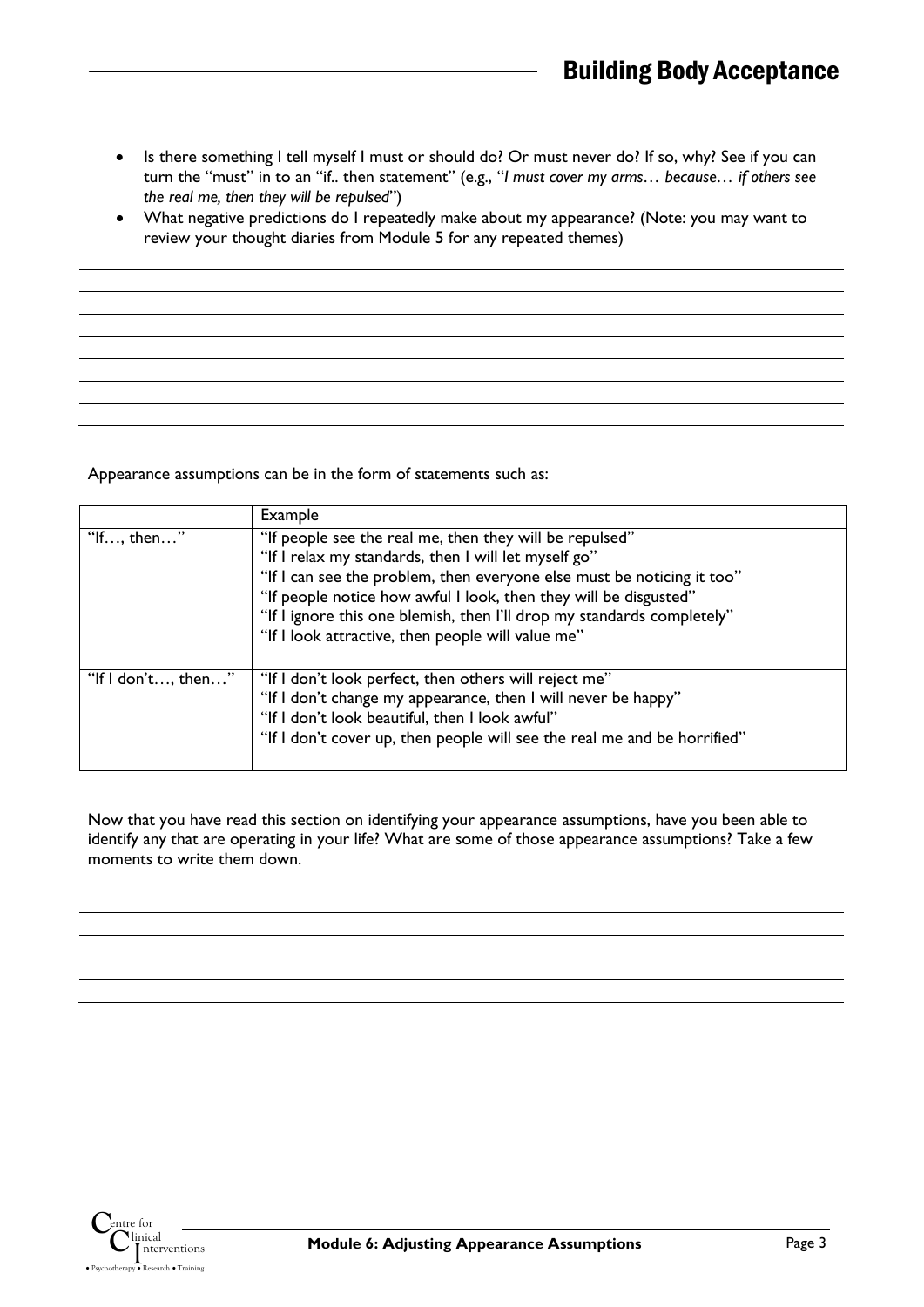# **Adjusting Appearance Assumptions**

By now, you might have been able to identify those appearance assumptions that have been guiding your everyday thoughts, feelings and behaviours concerning your appearance. Just as in the previous modules, you can work at challenging your appearance assumptions by asking yourself specific questions, and using one of our worksheets to guide you through this step-by-step. If you have worked through the previous modules, you will probably find that changing these assumptions will be a little easier. After all, you will have already tackled those appearance-related thoughts, feelings and behaviours that had been fuelling your appearance assumptions. By doing this you may have collected some evidence that your appearance assumptions don't hold up in the way you previously thought.

The goal of completing the *Adjusting My Appearance Assumptions Wor*ksheet is not to get rid of your appearance assumptions, but rather to adjust them into more realistic and flexible guidelines. Before completing the worksheet, read through the following steps:

### **1. Identify the appearance assumption you would like to adjust**

You may have a number of appearance assumptions that you would like to work on. There is no right or wrong place to start with this. Some people like to tackle the one that is impacting on them the most. Others like to start on the assumption they think will be easiest to challenge, so that they can build up some confidence. Either of these strategies is fine.

### **2. Ask yourself "Where might this assumption have come from? Why is it still here?"**

The purpose of the first question is to think about why you developed this assumption. As mentioned before, these assumptions have often developed out of our past experiences, and are a way of trying to make sense of the world. It is therefore quite possible that the assumptions made sense at the time you developed them. The purpose of the second question is to examine why you are still holding on to this assumption. Ask yourself, "What advantages are there to living by this assumption? What benefits do I obtain? What do these assumptions protect me from now?"

### **3. Ask yourself "What impact does this assumption have on my life?"**

Take a moment to record how holding this assumption has affected your thinking, feelings, and behaviours. How has it impacted on your relationships with others? How has it impacted on your ability to do things that you value, and that give you a sense of enjoyment or satisfaction?



### **4. Ask yourself "In what ways is this assumption unreasonable, unrealistic or unhelpful?"**

- What do the results from your negative prediction experiments tell you in this regard (see Module 5)? Often your negative predictions are linked to your appearance assumptions, so if you found that your negative predictions were inaccurate, what does this tell you about the accuracy of your appearance assumption?
- Are the guidelines you are trying to live by actually achievable? (E.g., if you believe "If I don't look perfect, I look awful" – can you truly look perfect? Even if you can achieve this occasionally, how realistic is it to always look perfect?)
- Is it possible that others are holding a different set of assumptions to yourself? (E.g., if you believe "If people see the real me, then they will be repulsed" – do others make the same assumptions about what is considered repulsive? If not, what other assumptions or guidelines might they be operating under? Can you think of evidence to suggest other people don't hold your assumption? If others don't hold the same assumption as you, what does that tell you?)
- Do the disadvantages of this assumption outweigh the advantages? If there are more advantages than disadvantages, then maybe you don't need to challenge this assumption. If however you decide that the assumption is unhelpful, then let's move on to the next step.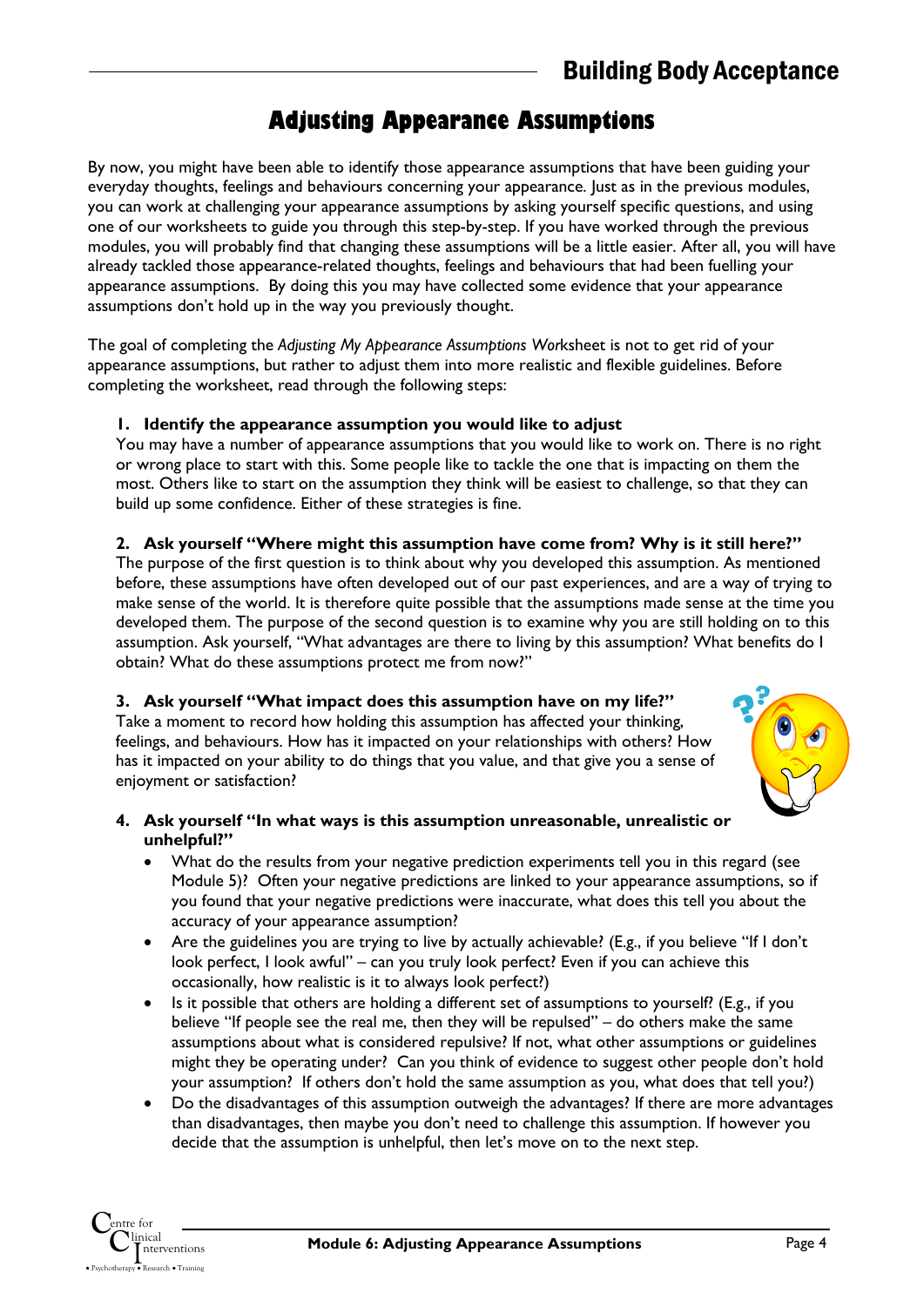#### **5. Now, think carefully about what might be a more balanced and flexible assumption.**

If you heard a small child saying out loud your assumption, what would you say to them? Would you agree, or would you try to help them out? Chances are, you would try to soften the language they were using, and encourage them to think about their assumption in a different and less distressing way.

Ask yourself, how can I change my "If... then..." assumption to give it a less distressing conclusion? For example, instead of the unhelpful assumption "If I can see the problem, then everyone else must be noticing it too", consider the alternative "If I can see the problem, it is probably because I am focussing on it. Some people might notice, but not everyone will see it".

Balanced assumptions might end up being lengthier in their wording than your old appearance assumptions. This is because they are more sophisticated and less black-and-white – you are making them realistic, flexible and adaptable. If you find it difficult to think of an alternative assumption that is more balanced, don't worry. Continue with the strategies your have learned in the previous Modules to address your day-to-day appearance- related thoughts, feelings and behaviours. By doing this, more balanced assumptions may become apparent to you over time.

#### **6. Finally, ask yourself "What can I do to put this assumption into practice on a daily basis?"**

If you believed your new assumption wholeheartedly, what would you now be doing on a daily basis? Why do you think it might be important to do this? Remember that your old assumption may have been in operation for some time, and has guided how you behave in relation to your appearance. So it is important that you not only have a new assumption, but new behaviours to accompany this assumption so that it can be "road tested" and become part of your new way of operating. Often such new behaviours may be similar to some of the strategies, new behaviours and experiments you have already been doing from Modules 3, 4 and 5.

On the next page is an example of how an *Adjusting Appearance Assumptions Worksheet* can be completed. On the page after that, there is a blank worksheet. After you have a chance to look at the example, try working through a worksheet yourself to adjust one of your old unhelpful appearance assumptions.

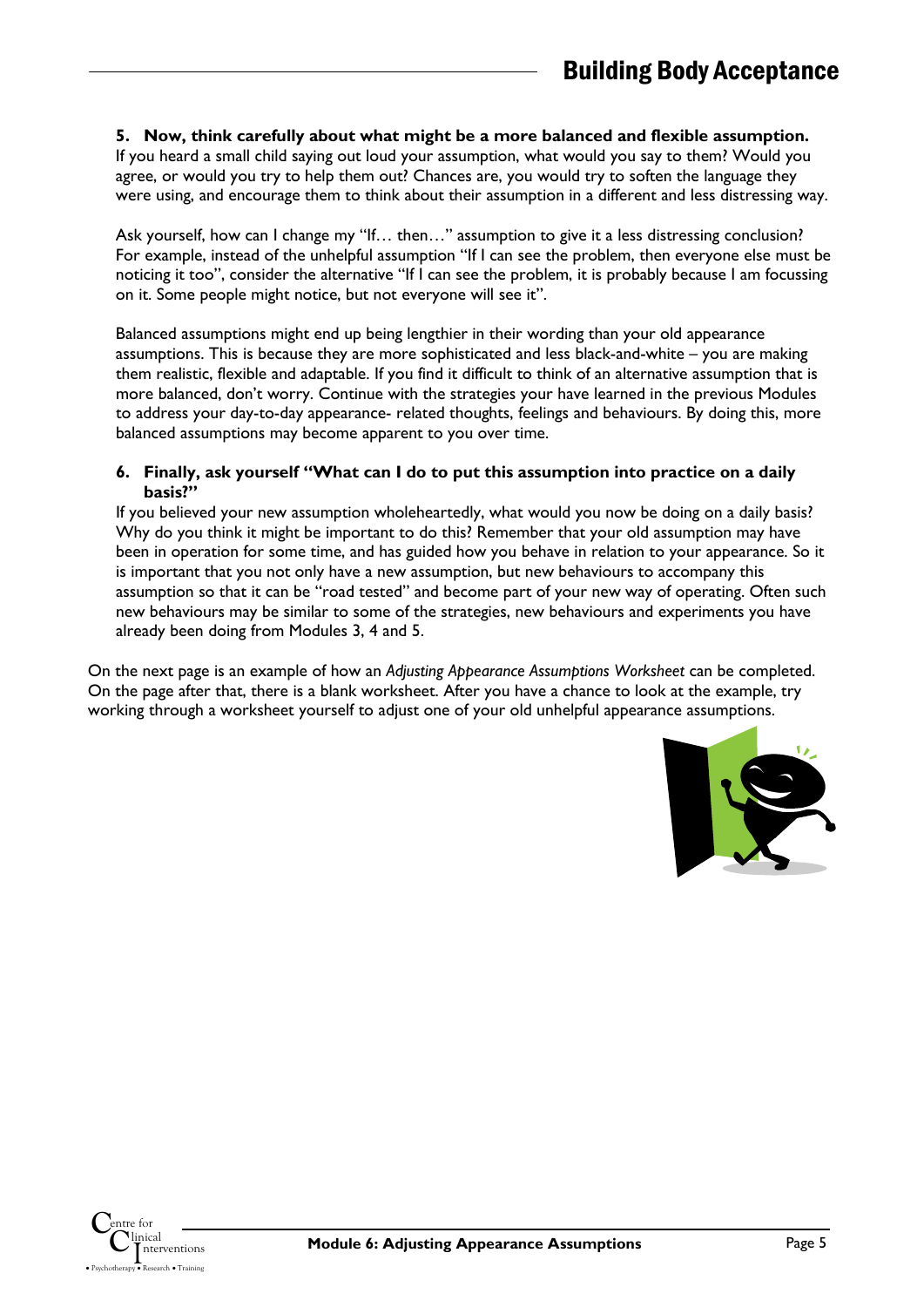# **Adjusting My Appearance Assumptions**

(Example)

| <b>Assumption I would like to adjust</b>                                                                                                                                                                                                                                                                                                                                                                                                                                                                                                                                            |
|-------------------------------------------------------------------------------------------------------------------------------------------------------------------------------------------------------------------------------------------------------------------------------------------------------------------------------------------------------------------------------------------------------------------------------------------------------------------------------------------------------------------------------------------------------------------------------------|
| If I don't look perfect, I look awful                                                                                                                                                                                                                                                                                                                                                                                                                                                                                                                                               |
| Where might this assumption have come from? Why is it still here?                                                                                                                                                                                                                                                                                                                                                                                                                                                                                                                   |
| I was teased about my looks during high school.<br>When I started wearing lots of make-up and spending more time<br>on my appearance the teasing stopped.<br>I guess that even now I am still worried that if I don't look perfect, I will<br>look awful and feel like I did during high school                                                                                                                                                                                                                                                                                     |
| What impact does this assumption have on my life?                                                                                                                                                                                                                                                                                                                                                                                                                                                                                                                                   |
| I'm always thinking and worrying about my appearance<br>I spend hours applying make-up and doing my hair before leaving the house<br>If I don't feel like I've got it perfect, I simply don't go out, so I miss out on a lot.<br>I haven't had any boyfriends because I worry about what they will think of me<br>In what ways is this assumption unreasonable, unrealistic or unhelpful?                                                                                                                                                                                           |
|                                                                                                                                                                                                                                                                                                                                                                                                                                                                                                                                                                                     |
| When I say to myself that I have to look "perfect" $\cdot$ I am setting a<br>pretty unachievable standard.<br>Even if I could look perfect sometimes, I can't maintain it all the time.<br>I don't feel that others look awful if they don't look "perfect"<br>Thínkíng thís way ís makíng me míserable, so I don't see how ít can be helpful                                                                                                                                                                                                                                       |
| What is an alternative assumption that is more balanced and flexible?                                                                                                                                                                                                                                                                                                                                                                                                                                                                                                               |
| If I don't look perfect, then this isn't the end of the world. I probably still look OK.<br>Most people have some days that they look better than others.                                                                                                                                                                                                                                                                                                                                                                                                                           |
| What can I do to put this assumption into practice on a daily basis?                                                                                                                                                                                                                                                                                                                                                                                                                                                                                                                |
| I can leave the house even if I don't feel I look perfect<br>I can remind myself that I probably look OK<br>At times I can purposely make myself look imperfect before leaving the house (e.g., no make-<br>$up$ at all) to<br>really road test my new assumption!!!<br>I will use my attention strategies and thought diaries to reduce any<br>negative thoughts that continue to pop into my head about my appearance<br>Accept social invitations and actively plan social events<br>Take up a social team sport I have always wanted to play<br>Be open to dating opportunities |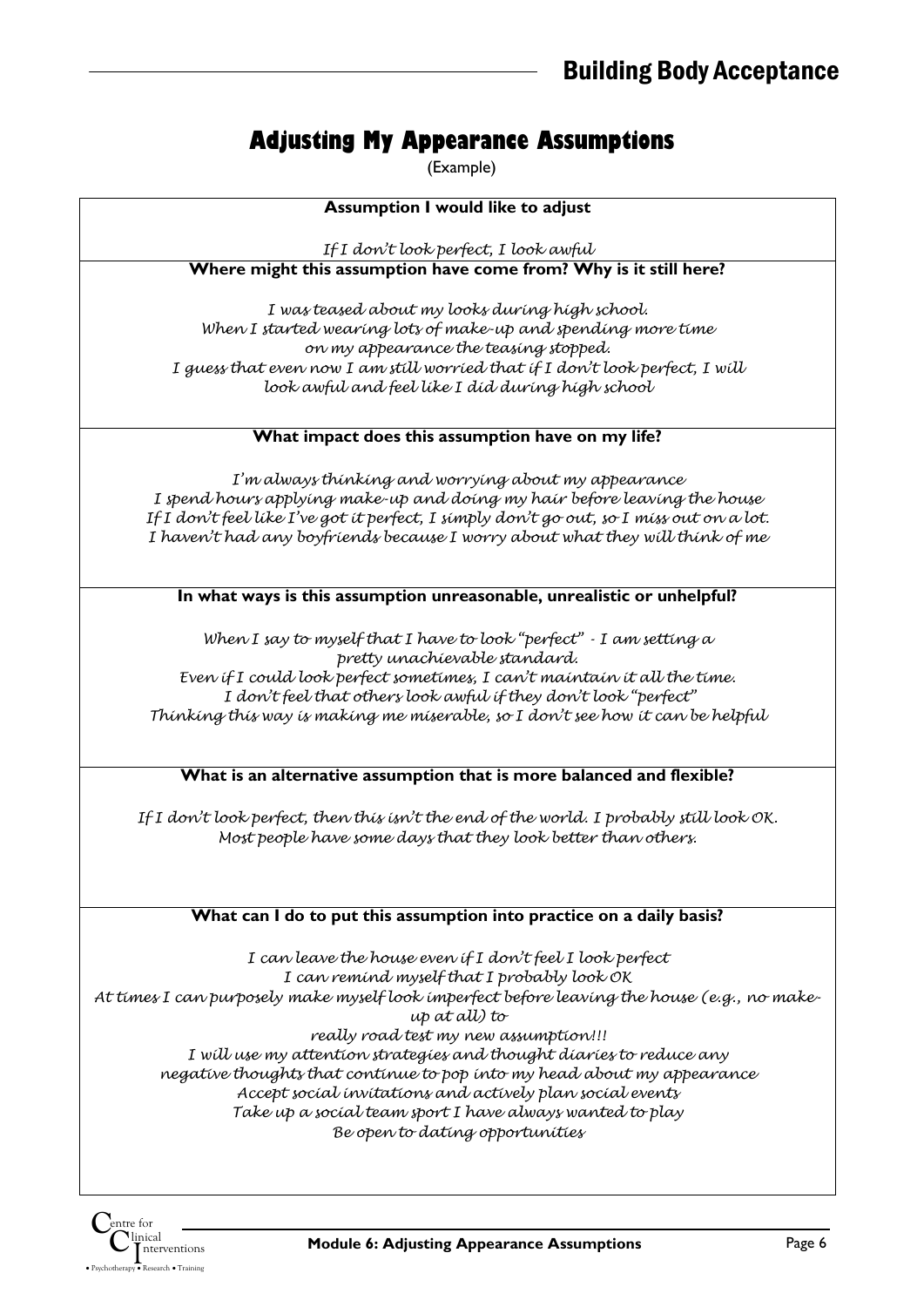# **Adjusting My Appearance Assumptions**

| <b>Assumption I would like to adjust</b><br>Where might this assumption have come from? Why is it still here?<br>What impact does this assumption have on my life? |
|--------------------------------------------------------------------------------------------------------------------------------------------------------------------|
|                                                                                                                                                                    |
|                                                                                                                                                                    |
|                                                                                                                                                                    |
|                                                                                                                                                                    |
|                                                                                                                                                                    |
|                                                                                                                                                                    |
|                                                                                                                                                                    |
|                                                                                                                                                                    |
|                                                                                                                                                                    |
|                                                                                                                                                                    |
|                                                                                                                                                                    |
|                                                                                                                                                                    |
|                                                                                                                                                                    |
|                                                                                                                                                                    |
|                                                                                                                                                                    |
|                                                                                                                                                                    |
|                                                                                                                                                                    |
|                                                                                                                                                                    |
|                                                                                                                                                                    |
|                                                                                                                                                                    |
|                                                                                                                                                                    |
|                                                                                                                                                                    |
|                                                                                                                                                                    |
|                                                                                                                                                                    |
|                                                                                                                                                                    |
|                                                                                                                                                                    |
| In what ways is this assumption unreasonable, unrealistic or unhelpful?                                                                                            |
|                                                                                                                                                                    |
|                                                                                                                                                                    |
|                                                                                                                                                                    |
|                                                                                                                                                                    |
|                                                                                                                                                                    |
|                                                                                                                                                                    |
|                                                                                                                                                                    |
|                                                                                                                                                                    |
|                                                                                                                                                                    |
|                                                                                                                                                                    |
|                                                                                                                                                                    |
| What is an alternative assumption that is more balanced and flexible?                                                                                              |
|                                                                                                                                                                    |
|                                                                                                                                                                    |
|                                                                                                                                                                    |
|                                                                                                                                                                    |
|                                                                                                                                                                    |
|                                                                                                                                                                    |
| What can I do to put this assumption into practice on a daily basis?                                                                                               |
|                                                                                                                                                                    |
|                                                                                                                                                                    |
|                                                                                                                                                                    |
|                                                                                                                                                                    |
|                                                                                                                                                                    |
|                                                                                                                                                                    |
|                                                                                                                                                                    |
|                                                                                                                                                                    |
|                                                                                                                                                                    |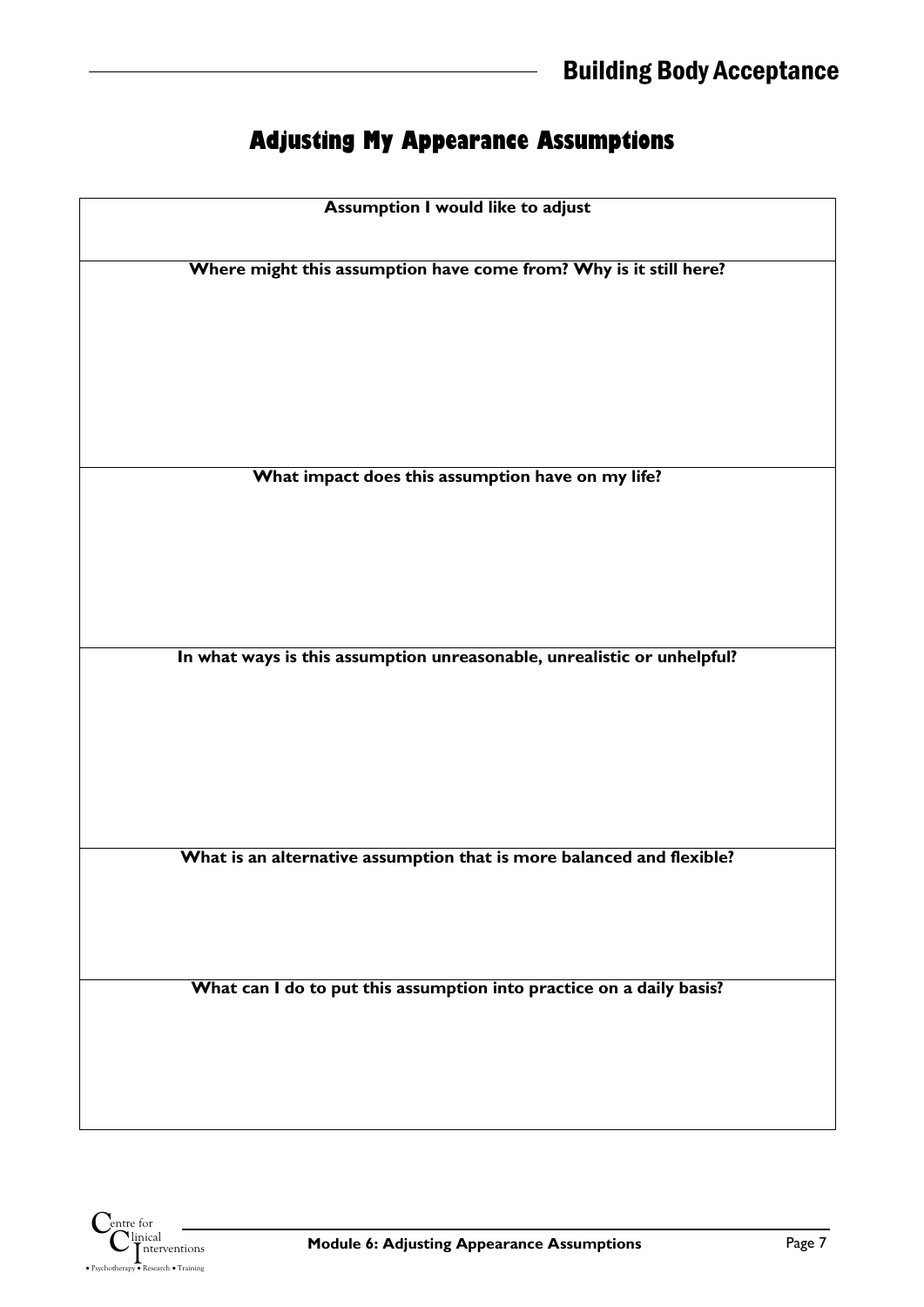# **Following Through**

Now that you have worked through the worksheet, be sure to keep a copy of this new assumption somewhere easily accessible. After all, those old appearance assumptions are likely to pop up from time to time, as they can take a while to wear out. Until your new assumption becomes 'worn in', you may need to keep explicitly reminding yourself of it.

Importantly, keep putting your new assumption into practice by carrying out those daily actions you have planned. Although it might seem difficult to you now, it will get easier as you keep doing them, and eventually it will become the new way of living your life.

Remember that the goal is not to rid yourself of helpful appearance assumptions (e.g., "if I brush my teeth daily, they will look and feel good"), but rather to adjust those unrealistic, unhelpful and outdated assumptions about your appearance.

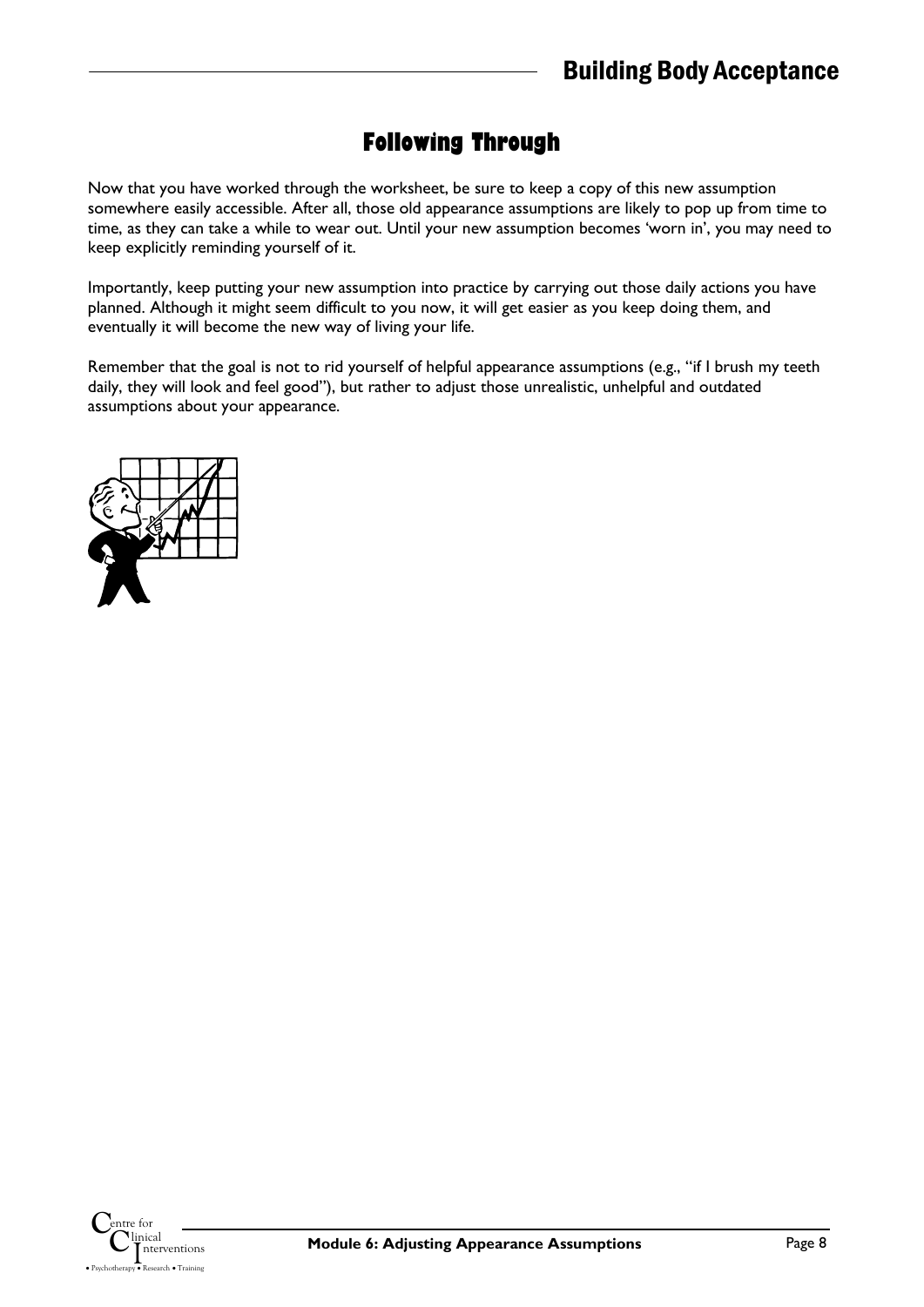## **Module Summary**

- We all have assumptions or guidelines by which we live our lives. Although we may not be aware of them, they consistently influence our thoughts and behaviours.
- Helpful assumptions are those that are realistic and somewhat flexible. They are designed to help us function and to keep us safe.
- Unhelpful assumptions are those that are inflexible and unreasonable.
- Although we may develop appearance-related assumptions to try to protect ourselves or to make sense of the world, if they are inflexible or unreasonable they can keep our BDD going.
- To adjust any appearance assumptions you have identified, you can:
	- Consider where the assumptions came from and why they might still be here
	- Identify the current impacts of the assumption
	- Consider the ways that the assumption might be unreasonable, unrealistic or unhelpful
	- Develop a new balanced and flexible assumption
	- Think of new ways of behaving that would put the new assumption into practice.



### Coming up next …

In the next module, you will develop a self-management plan for you to keep going with everything that you have learnt throughout these modules.